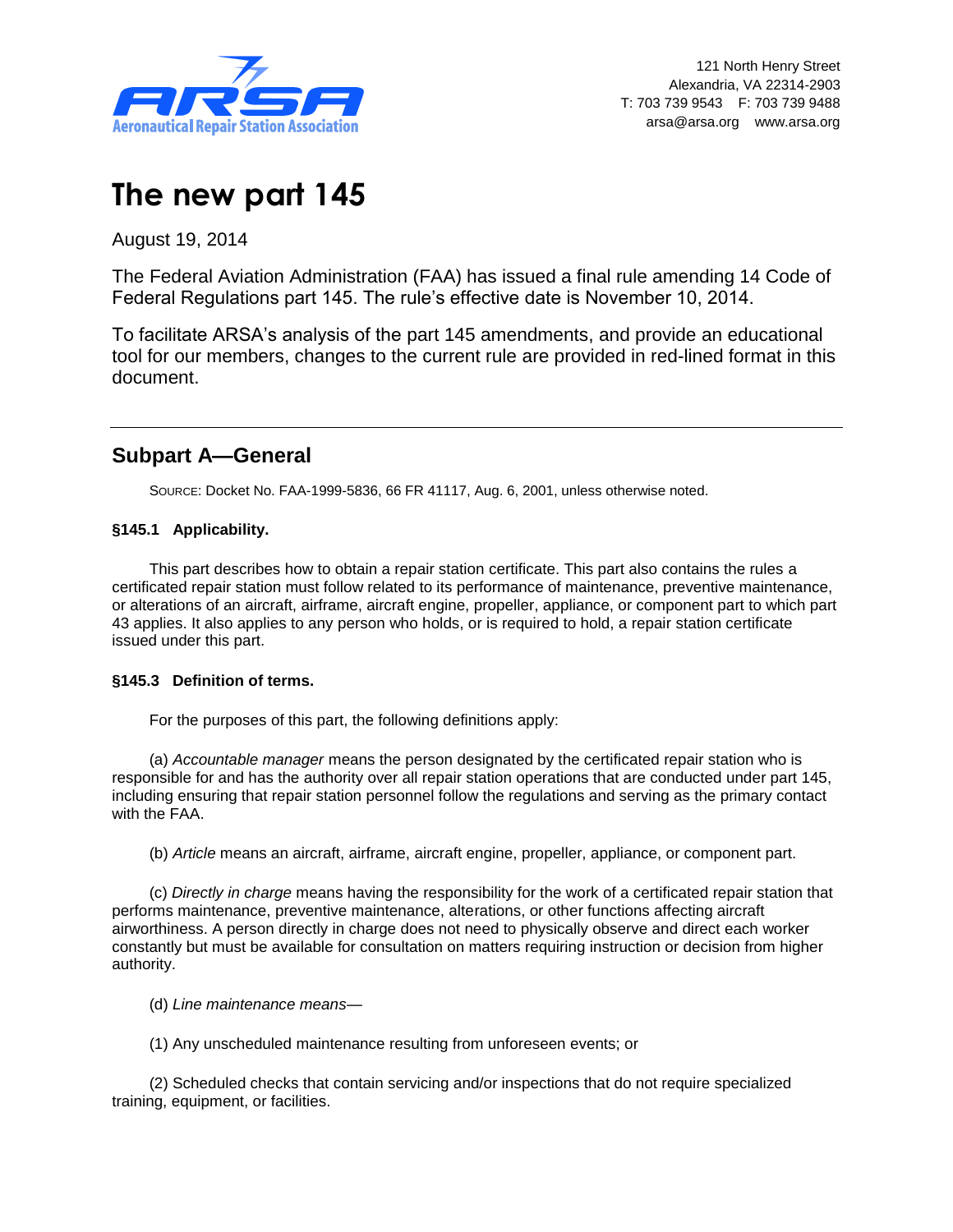# **§145.5 Certificate and operations specifications requirements.**

(a) No person may operate as a certificated repair station without, or in violation of, a repair station certificate, ratings, or operations specifications issued under this part.

(b) The certificate and operations specifications issued to a certificated repair station must be available on the premises for inspection by the public and the FAA.

# **§145.12 Repair station records: Falsification, reproduction, alteration, or omission.**

(a) No person may make or cause to be made:

(1) Any fraudulent or intentionally false entry in:

(i) Any application for a repair station certificate or rating (including in any document used in support of that application); or

(ii) Any record or report that is made, kept, or used to show compliance with any requirement under this part;

(2) Any reproduction, for fraudulent purpose, of any application (including any document used in support of that application), record, or report under this part; or

(3) Any alteration, for fraudulent purpose, of any application (including any document used in support of that application), record, or report under this part.

(b) No person may, by omission, knowingly conceal or cause to be concealed, a material fact in:

(1) Any application for a repair station certificate or rating (including in any document used in support of that application); or

(2) Any record or report that is made, kept, or used to show compliance with any requirement under this part.

(c) The commission by any person of an act prohibited under paragraphs (a) or (b) of this section is a basis for any one or any combination of the following:

(1) Suspending or revoking the repair station certificate and any certificate, approval, or authorization issued by the FAA and held by that person.

(2) A civil penalty.

(3) The denial of an application under this part. \*\*\*

# **Subpart B—Certification**

SOURCE: Docket No. FAA-1999-5836, 66 FR 41117, Aug. 6, 2001, unless otherwise noted.

## **§145.51 Application for certificate.**

(a) An application for a repair station certificate and rating must be made in a format acceptable to the FAA and must include the following:

(1) A repair station manual acceptable to the FAA as required by §145.207;

(2) A quality control manual acceptable to the FAA as required by §145.211(c);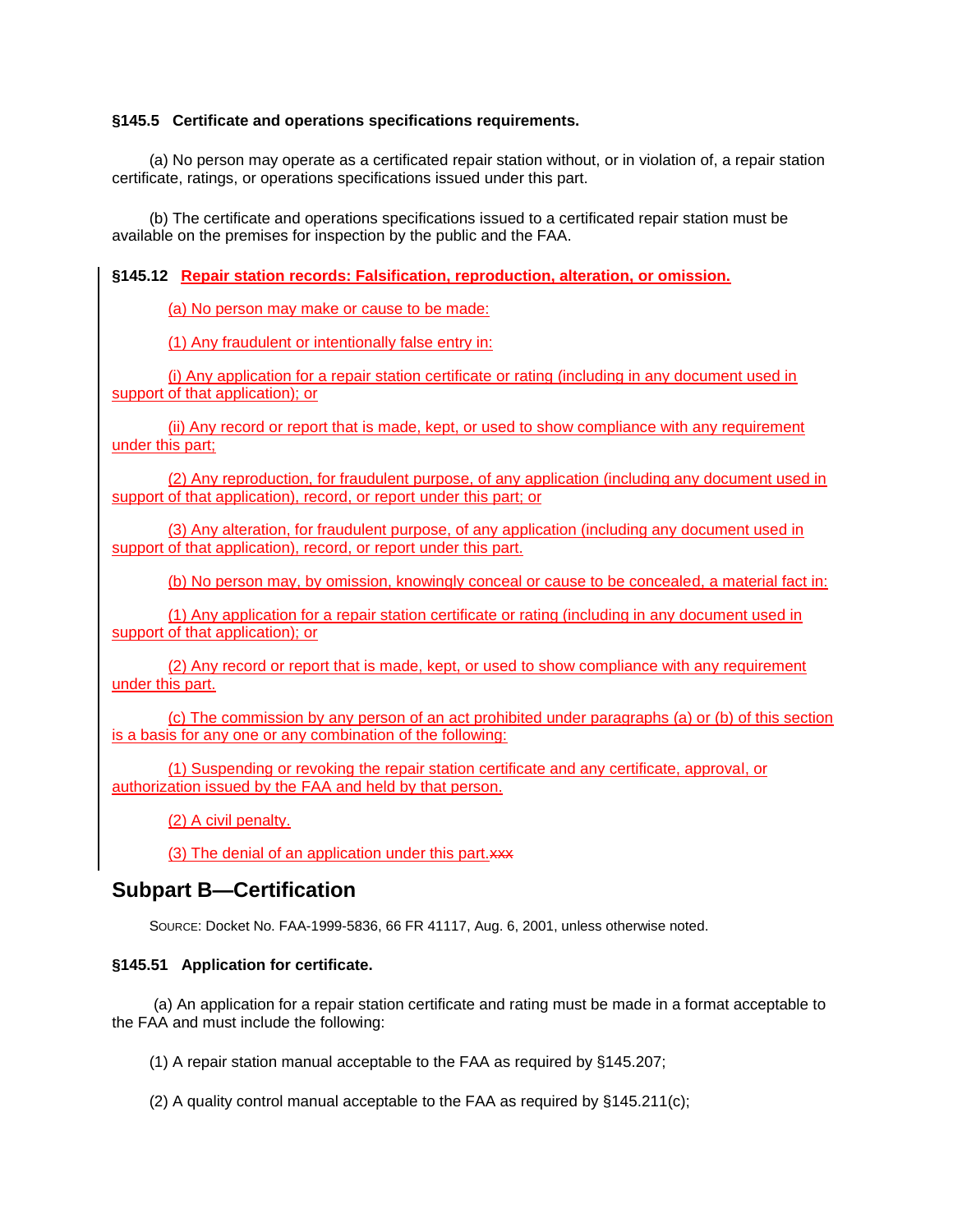(3) A list by type, make, or model, as appropriate, of each article for which the application is made;

(4) An organizational chart of the repair station and the names and titles of managing and supervisory personnel;

(5) A description of the housing and facilities, including the physical address, in accordance with §145.103;

(6) A list of the maintenance functions, for approval by the FAA, to be performed for the repair station under contract by another person in accordance with §145.217; and

(7) A training program for approval by the FAA in accordance with §145.163.

(b) The equipment, personnel, technical data, and housing and facilities required for the certificate and rating, or for an additional rating, must be in place for inspection at the time of certification or rating approval by the FAA. However, the requirement to have the equipment in place at the time of initial certification or rating approval may be met if the applicant has a contract acceptable to the FAA with another person to make the equipment available to the repair station at any time it is necessary when the relevant work is being performed. An applicant may meet the equipment requirement of this paragraph if the applicant has a contract acceptable to the FAA with another person to make the equipment available to the applicant at the time of certification and at any time that it is necessary when the relevant work is being performed by the repair station.

(c) In addition to meeting the other applicable requirements for a repair station certificate and rating, an applicant for a repair station certificate and rating located outside the United States must meet the following requirements:

(1) The applicant must show that the repair station certificate and/or rating is necessary for maintaining or altering the following:

(i) U.S.-registered aircraft and articles for use on U.S.-registered aircraft, or

(ii) Foreign-registered aircraft operated under the provisions of part 121 or part 135, and articles for use on these aircraft.

(2) The applicant must show that the fee prescribed by the FAA has been paid.

(d) An application for an additional rating, amended repair station certificate, or renewal of a repair station certificate must be made in a format acceptable to the FAA. The application must include only that information necessary to substantiate the change or renewal of the certificate.

(e) The FAA may deny an application for a repair station certificate if the FAA finds that:

(1) The applicant holds a repair station certificate in the process of being revoked, or previously held a repair station certificate that was revoked;

(2) The applicant intends to fill or fills a management position with an individual who exercised control over or who held the same or a similar position with a certificate holder whose repair station certificate was revoked, or is in the process of being revoked, and that individual materially contributed to the circumstances causing the revocation or causing the revocation process; or

(3) An individual who will have control over or substantial ownership interest in the applicant had the same or similar control or interest in a certificate holder whose repair station certificate was revoked, or is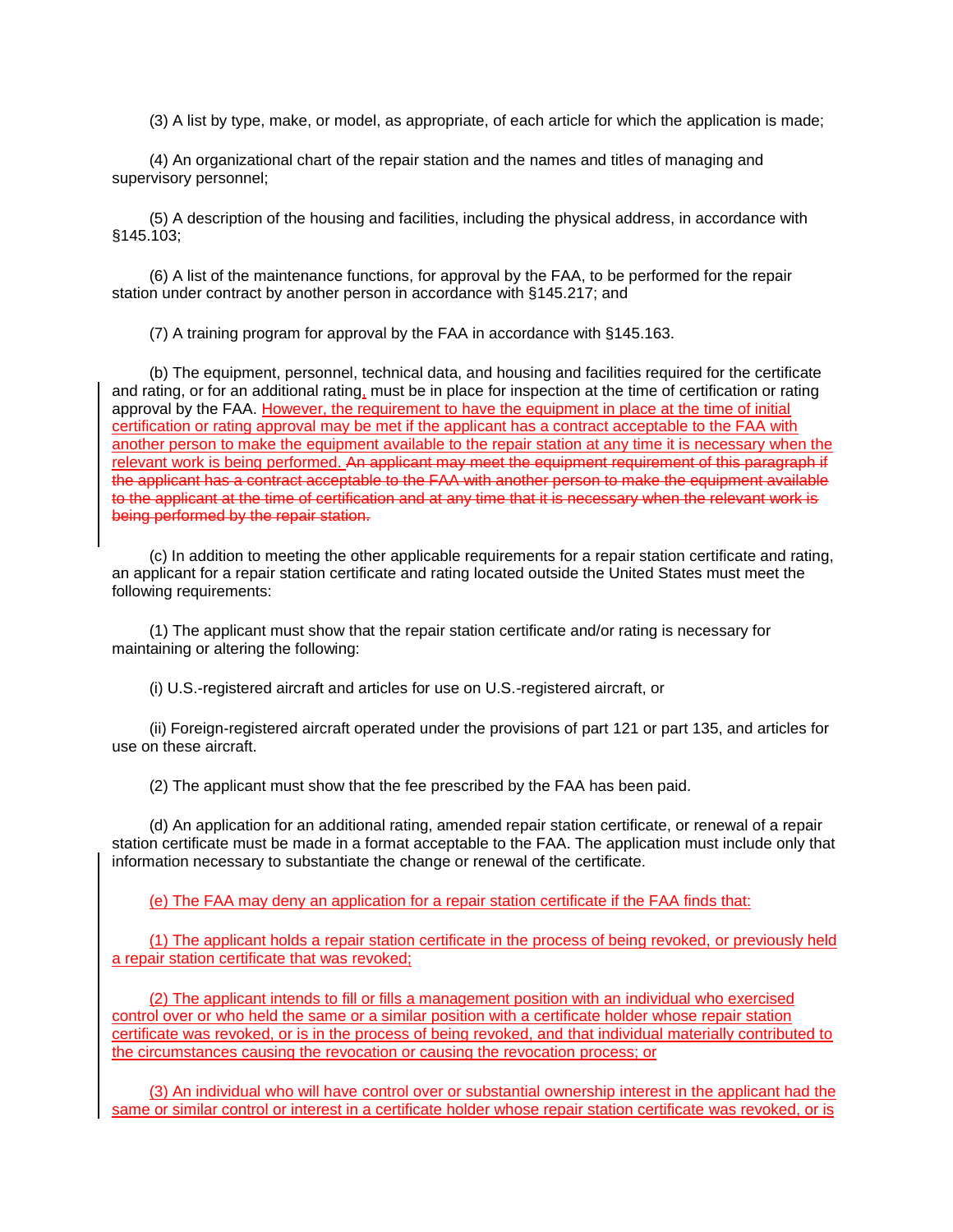in the process of being revoked, and that individual materially contributed to the circumstances causing the revocation or causing the revocation process.

(f) If the FAA revokes a repair station certificate, an individual described in paragraphs (e)(2) and (3) of this section is subject to an order under the procedures set forth in 14 CFR 13.20, finding that the individual materially contributed to the circumstances causing the revocation or causing the revocation process.

# **§145.53 Issue of certificate.**

(a) Except as provided in § 145.51(e) or paragraph (b), (c), or (d) of this section, a person who meets the requirements of subparts A through E of this part is entitled to a repair station certificate with appropriate ratings prescribing such operations specifications and limitations as are necessary in the interest of safety.

(b) If the person is located in a country with which the United States has a bilateral aviation safety agreement, the FAA may find that the person meets the requirements of this part based on a certification from the civil aviation authority of that country. This certification must be made in accordance with implementation procedures signed by the Administrator or the Administrator's designee.

(c) Before a repair station certificate can be issued for a repair station that is located within the United States, the applicant shall certify in writing that all "hazmat employees" (see 49 CFR 171.8) for the repair station, its contractors, or subcontractors are trained as required in 49 CFR part 172 subpart H.

(d) Before a repair station certificate can be issued for a repair station that is located outside the United States, the applicant shall certify in writing that all employees for the repair station, its contractors, or subcontractors performing a job function concerning the transport of dangerous goods (hazardous material) are trained as outlined in the most current edition of the International Civil Aviation Organization Technical Instructions for the Safe Transport of Dangerous Goods by Air.

[Doc. No. FAA-2003-15085, 70 FR 58831, Oct. 7, 2005]

## **§145.55 Duration and renewal of certificate.**

(a) A certificate or rating issued to a repair station located in the United States is effective from the date of issue until the repair station surrenders the certificate it and the FAA accepts it for cancellation, or the FAA suspends or revokes it.

(b) A certificate or rating issued to a repair station located outside the United States is effective from the date of issue until the last day of the 12th month after the date of issue unless the repair station surrenders the certificate and the FAA accepts it for cancellation, or the FAA suspends or revokes it. The FAA may renew the certificate or rating for 24 months if the repair station has operated in compliance with the applicable requirements of part 145 within the preceding certificate duration period.

(c) A certificated repair station located outside the United States that applies for a renewal of its repair station certificate must—

(1) Submit its request for renewal no later than 30 days before the repair station's current certificate expires. If a request for renewal is not made within this period, the repair station must follow the application procedures in §145.51.

(2) Send its request for renewal to the FAA office that has jurisdiction over the certificated repair station.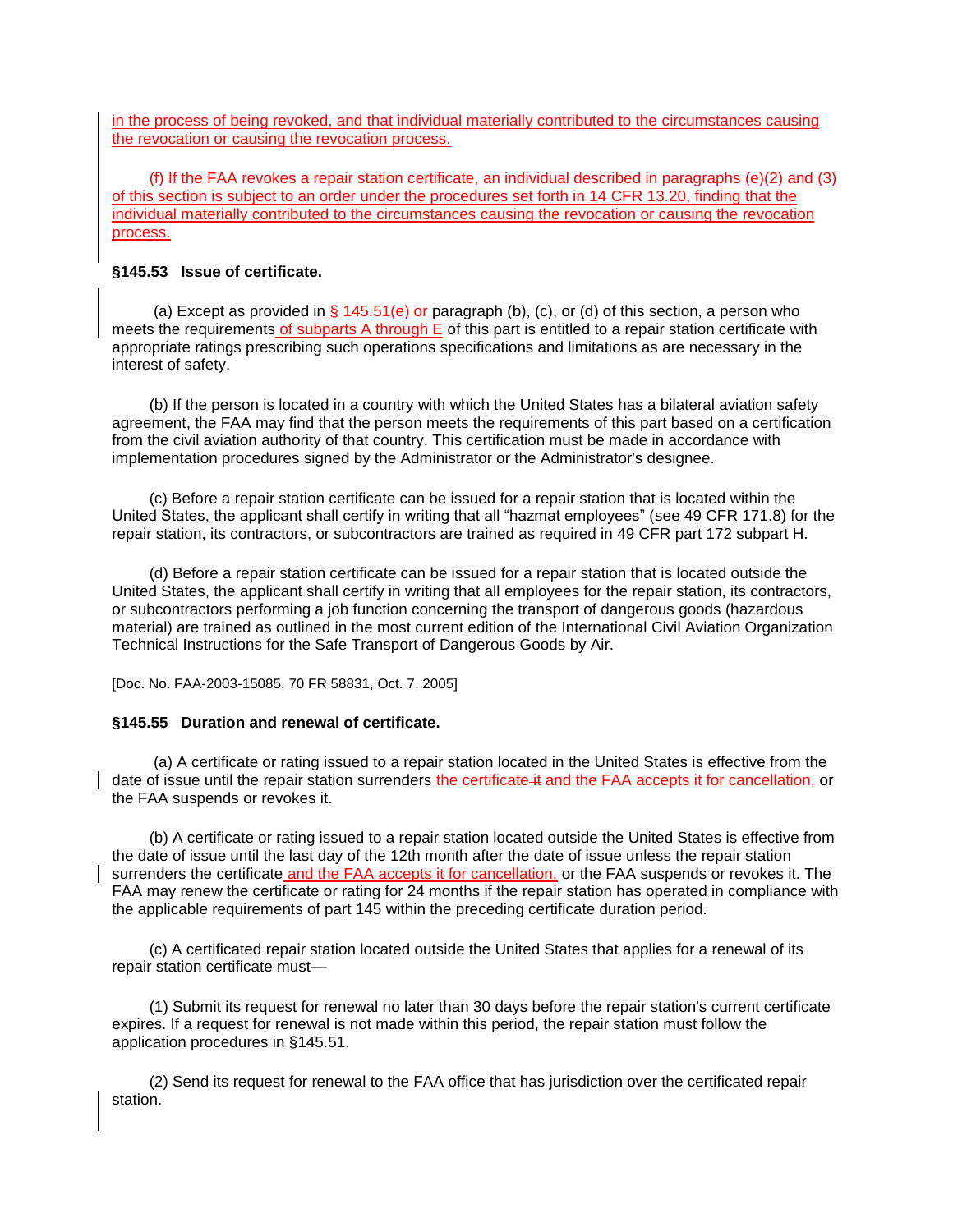# (3) Show that the fee prescribed by the FAA has been paid.

(d) The holder of an expired, surrendered, suspended, or revoked certificate must return it to the FAA.

## **§145.57 Amendment to or transfer of certificate.**

(a) A repair station certificate holder applying for a change to its certificate must submit a request The holder of a repair station certificate must apply for a change to its certificate in a format acceptable to the Administrator. A change to the certificate must include certification in compliance with §145.53(c) or (d), if not previously submitted. A certificate change is necessary if the certificate holder—

- (1) Changes the location of the repair station, or
- (2) Requests to add or amend a rating.

(b) If the holder of a repair station certificate sells or transfers its assets and the new owner chooses to operate as a repair station, the new owner must apply for an amended or new certificate in accordance with §145.51.

[Doc. No. FAA-1999-5836, 66 FR 41117, Aug. 6, 2001, as amended by Amdt. 145-24, 70 FR 58831, Oct. 7, 2005]

# **§145.59 Ratings.**

The following ratings are issued under this subpart:

- (a) *Airframe ratings.* (1) *Class 1:* Composite construction of small aircraft.
- (2) *Class 2:* Composite construction of large aircraft.
- (3) *Class 3:* All-metal construction of small aircraft.
- (4) *Class 4:* All-metal construction of large aircraft.
- (b) *Powerplant ratings.* (1) *Class 1:* Reciprocating engines of 400 horsepower or less.
- (2) *Class 2:* Reciprocating engines of more than 400 horsepower.
- (3) *Class 3:* Turbine engines.

(c) *Propeller ratings.* (1) *Class 1:* Fixed-pitch and ground-adjustable propellers of wood, metal, or composite construction.

(2) *Class 2:* Other propellers, by make.

(d) *Radio ratings.* (1) *Class 1:* Communication equipment. Radio transmitting and/or receiving equipment used in an aircraft to send or receive communications in flight, regardless of carrier frequency or type of modulation used. This equipment includes auxiliary and related aircraft interphone systems, amplifier systems, electrical or electronic intercrew signaling devices, and similar equipment. This equipment does not include equipment used for navigating or aiding navigation of aircraft, equipment used for measuring altitude or terrain clearance, other measuring equipment operated on radio or radar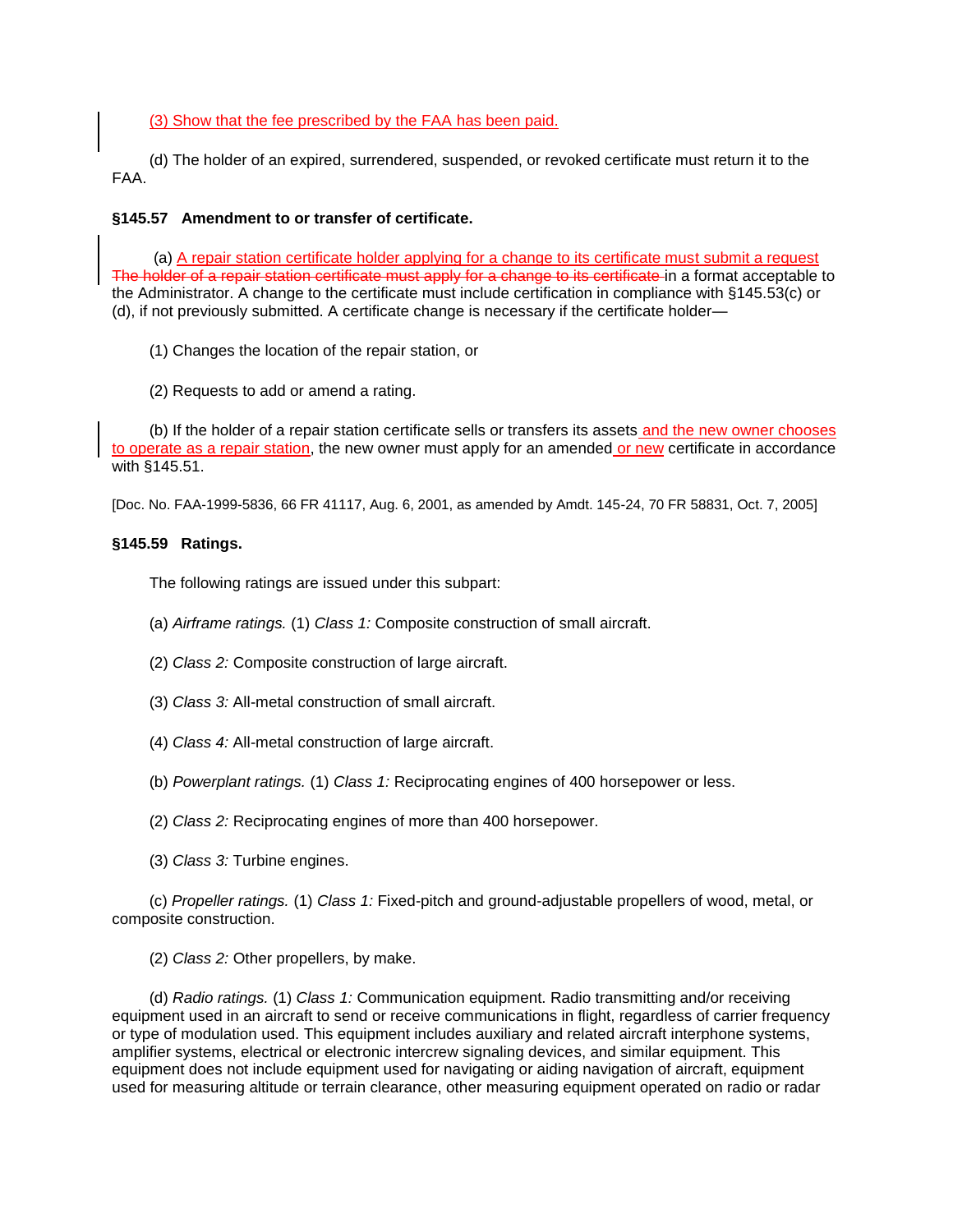principles, or mechanical, electrical, gyroscopic, or electronic instruments that are a part of communications radio equipment.

(2) *Class 2:* Navigational equipment. A radio system used in an aircraft for en route or approach navigation. This does not include equipment operated on radar or pulsed radio frequency principles, or equipment used for measuring altitude or terrain clearance.

(3) *Class 3:* Radar equipment. An aircraft electronic system operated on radar or pulsed radio frequency principles.

(e) *Instrument ratings.* (1) *Class 1:* Mechanical. A diaphragm, bourdon tube, aneroid, optical, or mechanically driven centrifugal instrument used on aircraft or to operate aircraft, including tachometers, airspeed indicators, pressure gauges drift sights, magnetic compasses, altimeters, or similar mechanical instruments.

(2) *Class 2:* Electrical. Self-synchronous and electrical-indicating instruments and systems, including remote indicating instruments, cylinder head temperature gauges, or similar electrical instruments.

(3) *Class 3:* Gyroscopic. An instrument or system using gyroscopic principles and motivated by air pressure or electrical energy, including automatic pilot control units, turn and bank indicators, directional gyros, and their parts, and flux gate and gyrosyn compasses.

(4) *Class 4:* Electronic. An instrument whose operation depends on electron tubes, transistors, or similar devices, including capacitance type quantity gauges, system amplifiers, and engine analyzers.

(f) *Accessory ratings.* (1) *Class 1:* A mechanical accessory that depends on friction, hydraulics, mechanical linkage, or pneumatic pressure for operation, including aircraft wheel brakes, mechanically driven pumps, carburetors, aircraft wheel assemblies, shock absorber struts and hydraulic servo units.

(2) *Class 2:* An electrical accessory that depends on electrical energy for its operation, and a generator, including starters, voltage regulators, electric motors, electrically driven fuel pumps magnetos, or similar electrical accessories.

(3) *Class 3:* An electronic accessory that depends on the use of an electron tube transistor, or similar device, including supercharger, temperature, air conditioning controls, or similar electronic controls.

#### **§145.61 Limited ratings.**

(a) The FAA may issue a limited rating to a certificated repair station that maintains or alters only a particular type of airframe, powerplant, propeller, radio, instrument, or accessory, or part thereof, or performs only specialized maintenance requiring equipment and skills not ordinarily performed under other repair station ratings. Such a rating may be limited to a specific model aircraft, engine, or constituent part, or to any number of parts made by a particular manufacturer.

- (b) The FAA issues limited ratings for—
- (1) Airframes of a particular make and model;
- (2) Engines of a particular make and model;
- (3) Propellers of a particular make and model;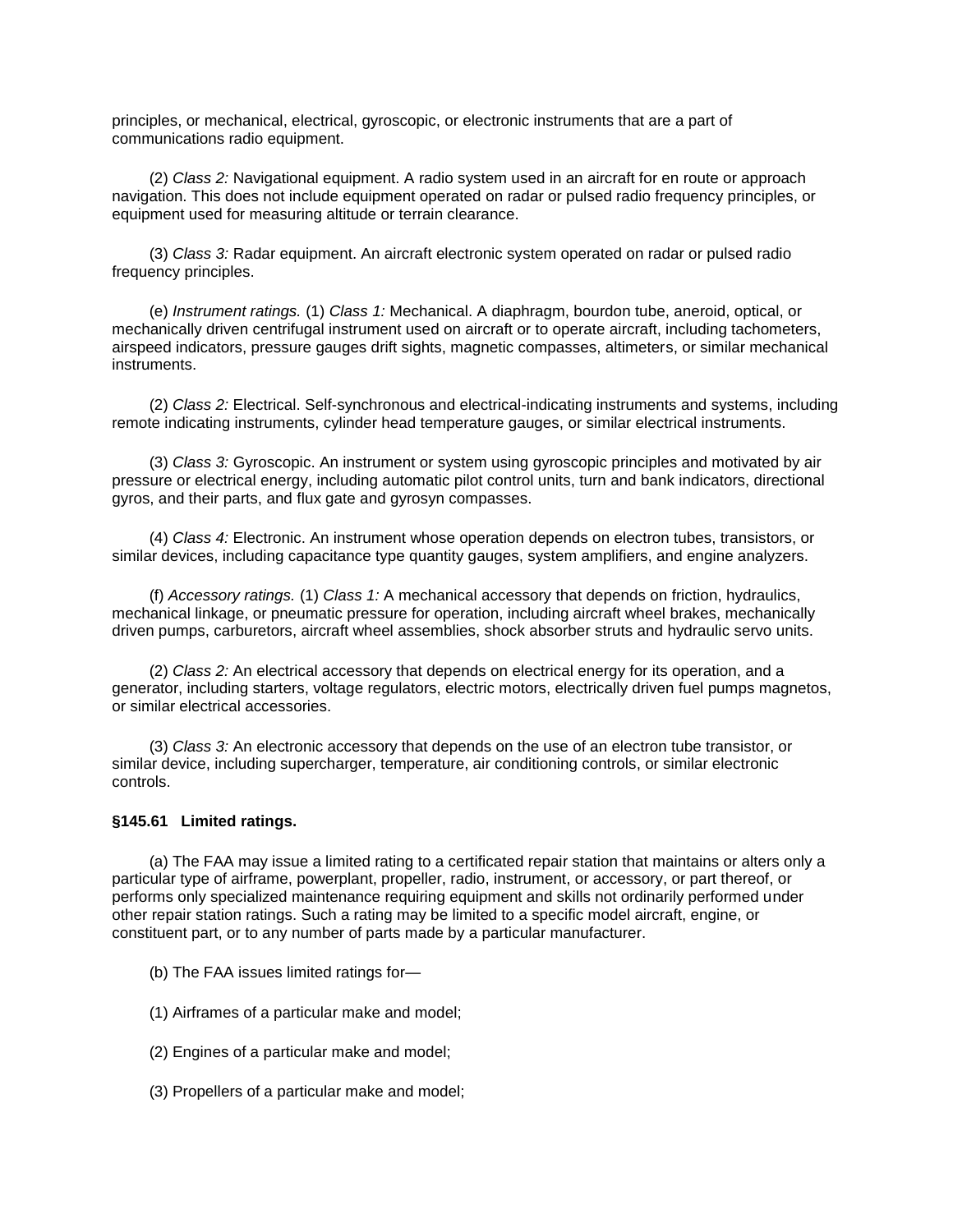- (4) Instruments of a particular make and model;
- (5) Radio equipment of a particular make and model;
- (6) Accessories of a particular make and model;
- (7) Landing gear components;
- (8) Floats, by make;
- (9) Nondestructive inspection, testing, and processing;
- (10) Emergency equipment;
- (11) Rotor blades, by make and model; and
- (12) Aircraft fabric work.

(c) For a limited rating for specialized services, the operations specifications of the repair station must contain the specification used to perform the specialized service. The specification may be—

(1) A civil or military specification currently used by industry and approved by the FAA, or

(2) A specification developed by the applicant and approved by the FAA.

# **Subpart C—Housing, Facilities, Equipment, Materials, and Data**

SOURCE: Docket No. FAA-1999-5836, 66 FR 41117, Aug. 6, 2001, unless otherwise noted.

# **§145.101 General.**

A certificated repair station must provide housing, facilities, equipment, materials, and data that meet the applicable requirements for the issuance of the certificate and ratings the repair station holds.

#### **§145.103 Housing and facilities requirements.**

- (a) Each certificated repair station must provide—
- (1) Housing for the facilities, equipment, materials, and personnel consistent with its ratings.

(2) Facilities for properly performing the maintenance, preventive maintenance, or alterations of articles or the specialized services for which it is rated. Facilities must include the following:

(i) Sufficient work space and areas for the proper segregation and protection of articles during all maintenance, preventive maintenance, or alterations;

(ii) Segregated work areas enabling environmentally hazardous or sensitive operations such as painting, cleaning, welding, avionics work, electronic work, and machining to be done properly and in a manner that does not adversely affect other maintenance or alteration articles or activities;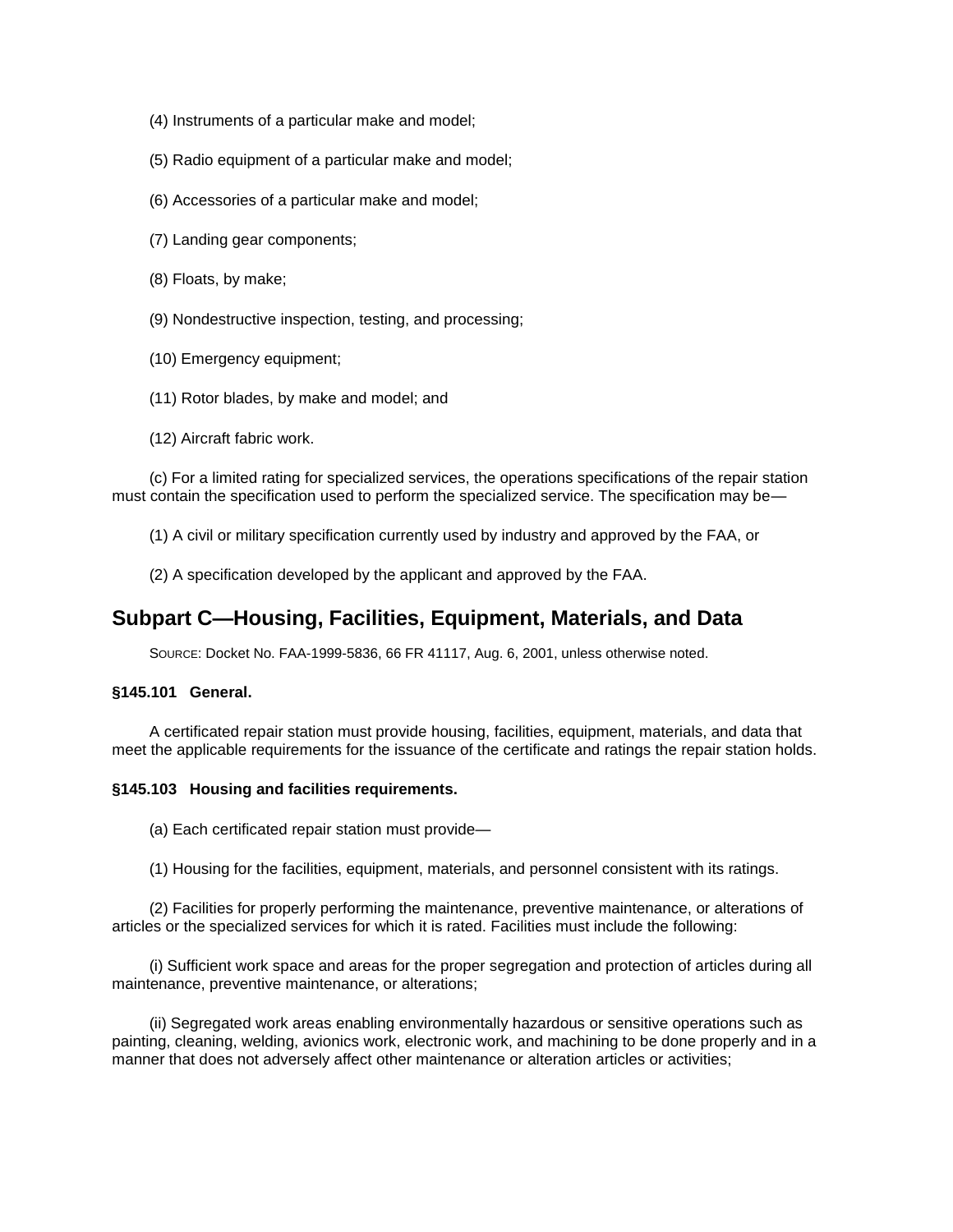(iii) Suitable racks, hoists, trays, stands, and other segregation means for the storage and protection of all articles undergoing maintenance, preventive maintenance, or alterations;

(iv) Space sufficient to segregate articles and materials stocked for installation from those articles undergoing maintenance, preventive maintenance, or alterations; and

(v) Ventilation, lighting, and control of temperature, humidity, and other climatic conditions sufficient to ensure personnel perform maintenance, preventive maintenance, or alterations to the standards required by this part.

(b) A certificated repair station with an airframe rating must provide suitable permanent housing to enclose the largest type and model of aircraft listed on its operations specifications.

(c) A certificated repair station may perform maintenance, preventive maintenance, or alterations on articles outside of its housing if it provides suitable facilities that are acceptable to the FAA and meet the requirements of §145.103(a) so that the work can be done in accordance with the requirements of part 43 of this chapter.

#### **§145.105 Change of location, housing, or facilities.**

(a) A certificated repair station may not change the location of its housing without written approval from the FAA.

(b) A certificated repair station may not make any changes to its housing or facilities required by §145.103 that could have a significant effect on its ability to perform the maintenance, preventive maintenance, or alterations under its repair station certificate and operations specifications without written approval from the FAA.

(c) The FAA may prescribe the conditions, including any limitations, under which a certificated repair station must operate while it is changing its location, housing, or facilities.

#### **§145.107 Satellite repair stations.**

(a) A certificated repair station under the managerial control of another certificated repair station may operate as a satellite repair station with its own certificate issued by the FAA. A satellite repair station—

(1) May not hold a rating not held by the certificated repair station with managerial control;

(2) Must meet the requirements for each rating it holds;

(3) Must submit a repair station manual acceptable to the FAA as required by §145.207; and

(4) Must submit a quality control manual acceptable to the FAA as required by §145.211(c).

(b) Unless the FAA indicates otherwise, personnel and equipment from the certificated repair station with managerial control and from each of the satellite repair stations may be shared. However, inspection personnel must be designated for each satellite repair station and available at the satellite repair station any time a determination of airworthiness or return to service is made. In other circumstances, inspection personnel may be away from the premises but must be available by telephone, radio, or other electronic means.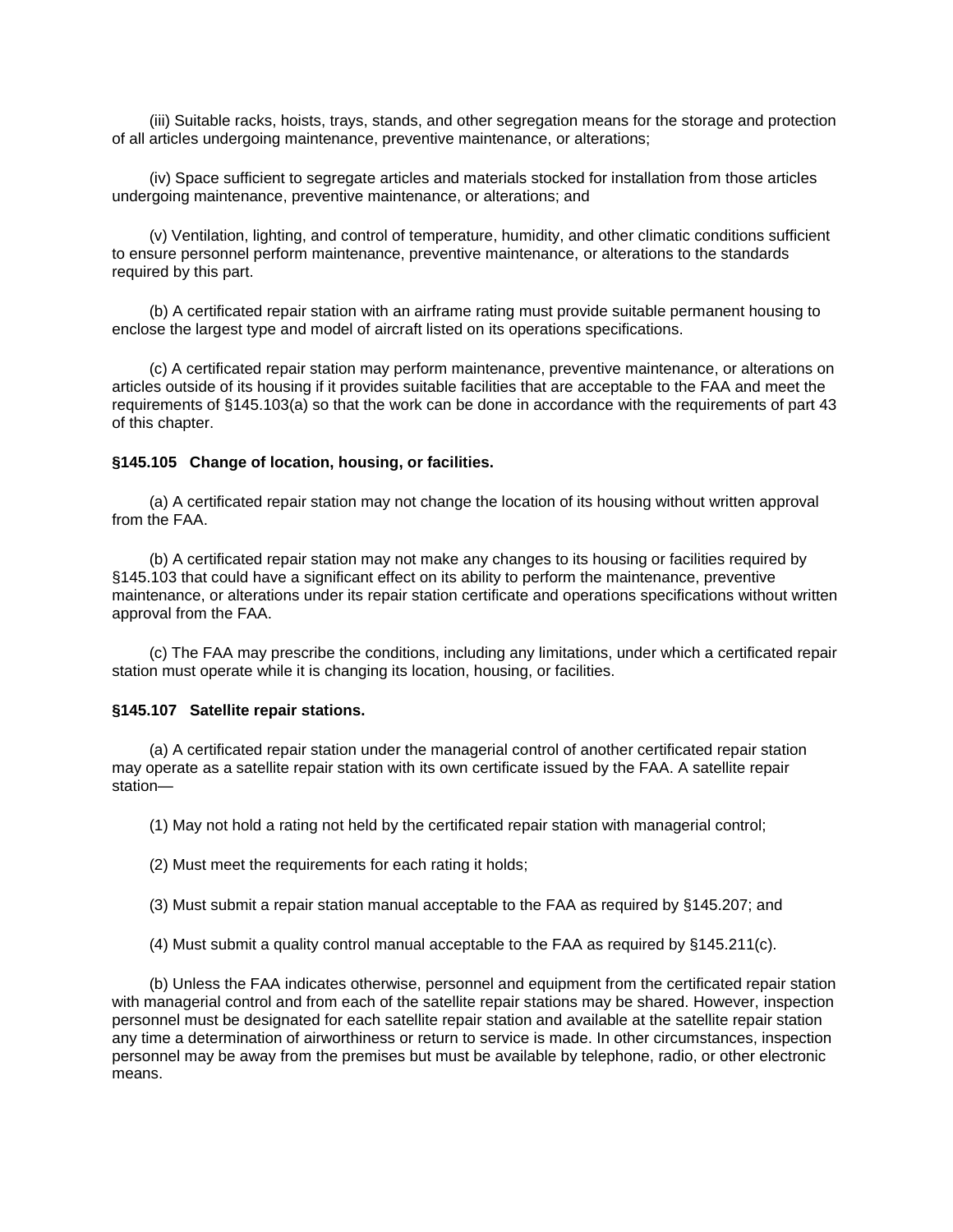(c) A satellite repair station may not be located in a country other than the domicile country of the certificated repair station with managerial control.

#### **§145.109 Equipment, materials, and data requirements.**

(a) Except as otherwise prescribed by the FAA, a certificated repair station must have the equipment, tools, and materials necessary to perform the maintenance, preventive maintenance, or alterations under its repair station certificate and operations specifications in accordance with part 43. The equipment, tools, and material must be located on the premises and under the repair station's control when the work is being done.

(b) A certificated repair station must ensure all test and inspection equipment and tools used to make airworthiness determinations on articles are calibrated to a standard acceptable to the FAA.

(c) The equipment, tools, and material must be those recommended by the manufacturer of the article or must be at least equivalent to those recommended by the manufacturer and acceptable to the FAA.

(d) A certificated repair station must maintain, in a format acceptable to the FAA, the documents and data required for the performance of maintenance, preventive maintenance, or alterations under its repair station certificate and operations specifications in accordance with part 43. The following documents and data must be current and accessible when the relevant work is being done:

- (1) Airworthiness directives,
- (2) Instructions for continued airworthiness,
- (3) Maintenance manuals,
- (4) Overhaul manuals,
- (5) Standard practice manuals,
- (6) Service bulletins, and
- (7) Other applicable data acceptable to or approved by the FAA.

# **Subpart D—Personnel**

SOURCE: Docket No. FAA-1999-5836, 66 FR 41117, Aug. 6, 2001, unless otherwise noted.

#### **§145.151 Personnel requirements.**

Each certificated repair station must—

(a) Designate a repair station employee as the accountable manager;

(b) Provide qualified personnel to plan, supervise, perform, and approve for return to service the maintenance, preventive maintenance, or alterations performed under the repair station certificate and operations specifications;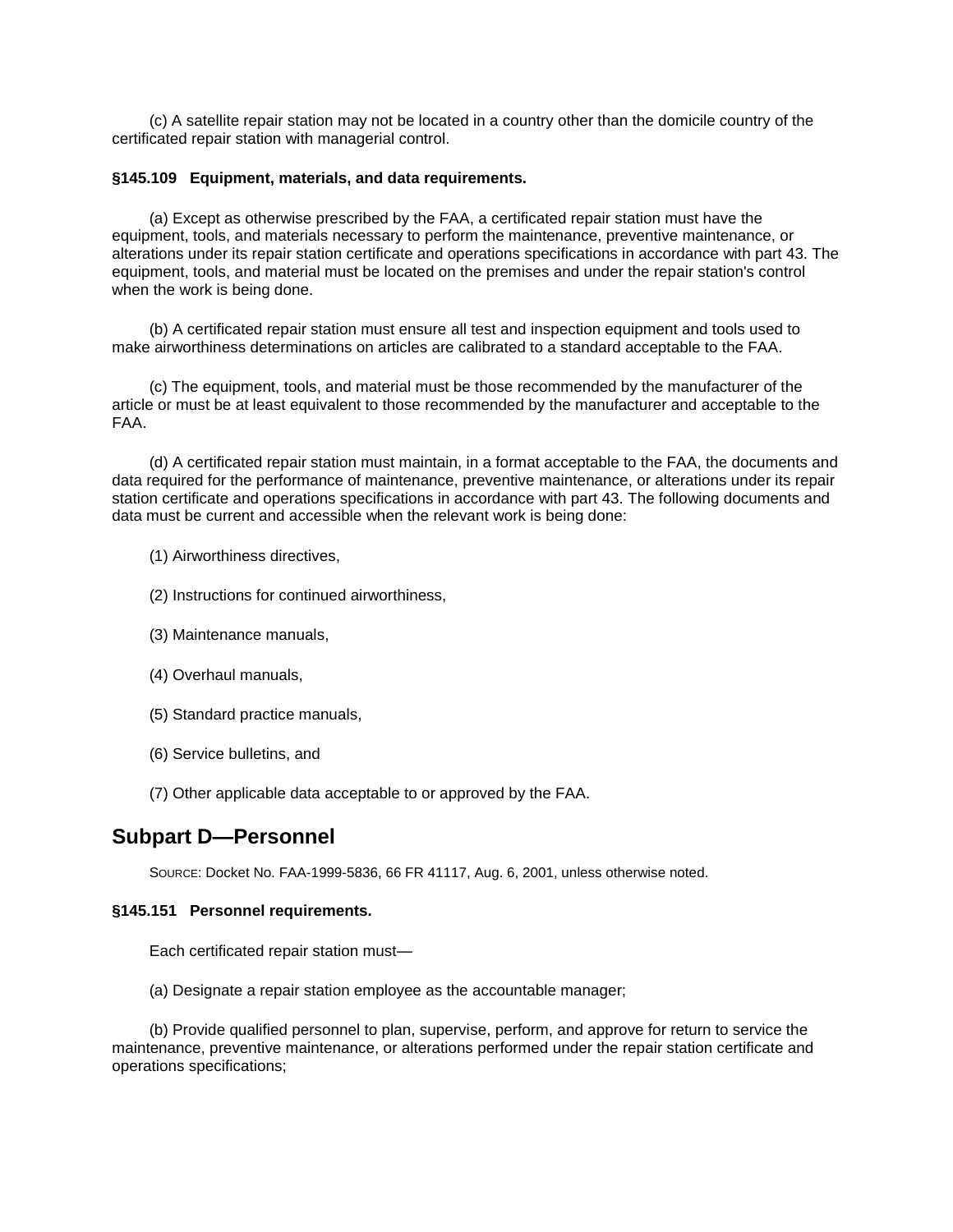(c) Ensure it has a sufficient number of employees with the training or knowledge and experience in the performance of maintenance, preventive maintenance, or alterations authorized by the repair station certificate and operations specifications to ensure all work is performed in accordance with part 43; and

(d) Determine the abilities of its noncertificated employees performing maintenance functions based on training, knowledge, experience, or practical tests.

#### **§145.153 Supervisory personnel requirements.**

(a) A certificated repair station must ensure it has a sufficient number of supervisors to direct the work performed under the repair station certificate and operations specifications. The supervisors must oversee the work performed by any individuals who are unfamiliar with the methods, techniques, practices, aids, equipment, and tools used to perform the maintenance, preventive maintenance, or alterations.

(b) Each supervisor must—

(1) If employed by a repair station located inside the United States, be appropriately certificated as a mechanic or repairman under part 65 of this chapter for the work being supervised.

(2) If employed by a repair station located outside the United States—

(i) Have a minimum of 18 months of practical experience in the work being performed; or

(ii) Be trained in or thoroughly familiar with the methods, techniques, practices, aids, equipment, and tools used to perform the maintenance, preventive maintenance, or alterations.

(c) A certificated repair station must ensure its supervisors understand, read, and write English.

#### **§145.155 Inspection personnel requirements.**

(a) A certificated repair station must ensure that persons performing inspections under the repair station certificate and operations specifications are—

(1) Thoroughly familiar with the applicable regulations in this chapter and with the inspection methods, techniques, practices, aids, equipment, and tools used to determine the airworthiness of the article on which maintenance, preventive maintenance, or alterations are being performed; and

(2) Proficient in using the various types of inspection equipment and visual inspection aids appropriate for the article being inspected.; and

(b) A certificated repair station must ensure its inspectors understand, read, and write English.

#### **§145.157 Personnel authorized to approve an article for return to service.**

(a) A certificated repair station located inside the United States must ensure each person authorized to approve an article for return to service under the repair station certificate and operations specifications is appropriately certificated as a mechanic or repairman under part 65.

(b) A certificated repair station located outside the United States must ensure each person authorized to approve an article for return to service under the repair station certificate and operations specifications is—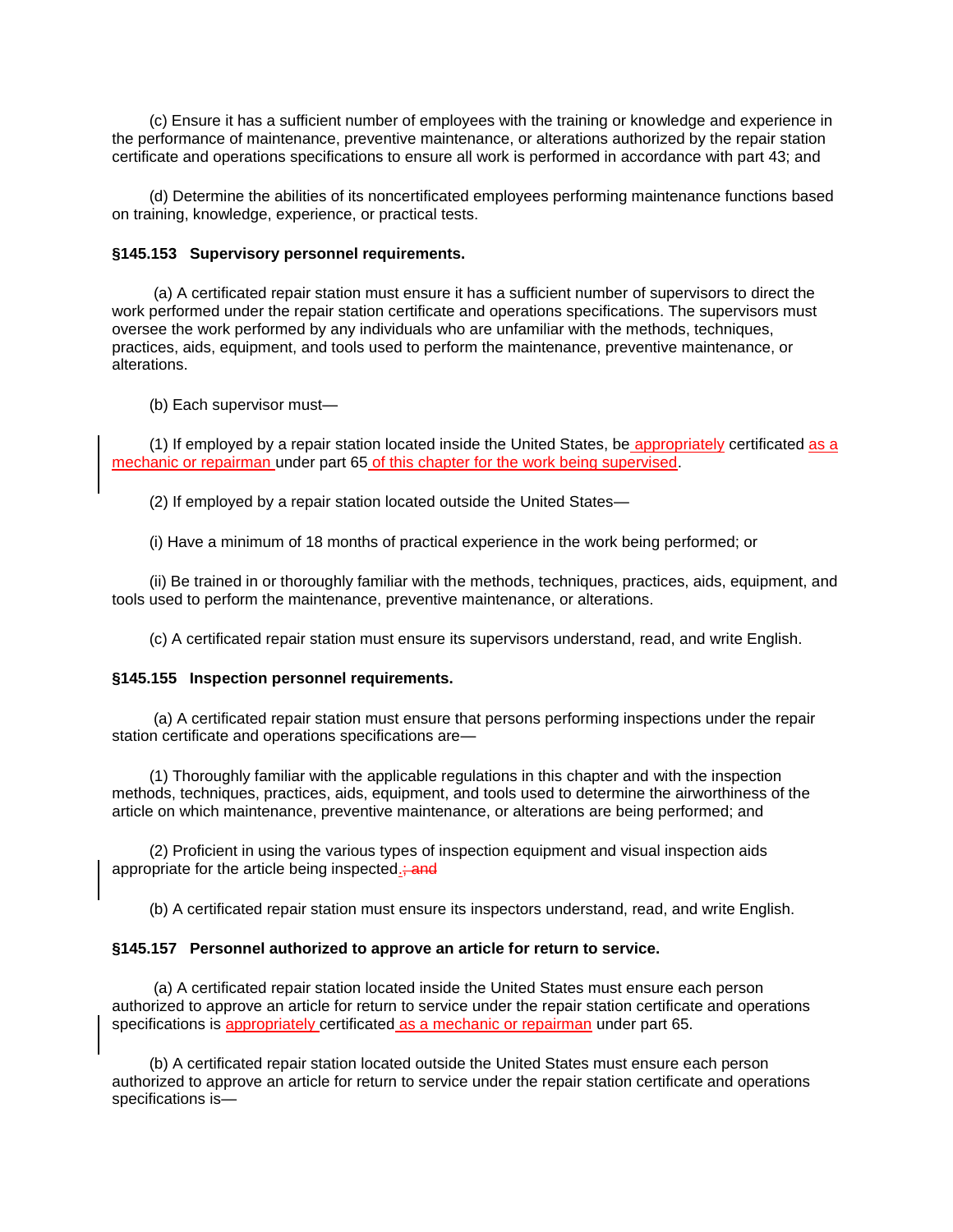(1) Trained in or has 18 months practical experience with the methods, techniques, practices, aids, equipment, and tools used to perform the maintenance, preventive maintenance, or alterations; and

(2) Thoroughly familiar with the applicable regulations in this chapter and proficient in the use of the various inspection methods, techniques, practices, aids, equipment, and tools appropriate for the work being performed and approved for return to service.

(c) A certificated repair station must ensure each person authorized to approve an article for return to service understands, reads, and writes English.

#### **§145.159 Recommendation of a person for certification as a repairman.**

A certificated repair station that chooses to use repairmen to meet the applicable personnel requirements of this part must certify in a format acceptable to the FAA that each person recommended for certification as a repairman—

- (a) Is employed by the repair station, and
- (b) Meets the eligibility requirements of §65.101.

#### **§145.160 Employment of former FAA employees.**

(a) Except as specified in paragraph (c) of this section, no holder of a repair station certificate may knowingly employ or make a contractual arrangement which permits an individual to act as an agent or representative of the certificate holder in any matter before the Federal Aviation Administration if the individual, in the preceding 2 years—

(1) Served as, or was directly responsible for the oversight of, a Flight Standards Service aviation safety inspector; and

(2) Had direct responsibility to inspect, or oversee the inspection of, the operations of the certificate holder.

(b) For the purpose of this section, an individual shall be considered to be acting as an agent or representative of a certificate holder in a matter before the agency if the individual makes any written or oral communication on behalf of the certificate holder to the agency (or any of its officers or employees) in connection with a particular matter, whether or not involving a specific party and without regard to whether the individual has participated in, or had responsibility for, the particular matter while serving as a Flight Standards Service aviation safety inspector.

(c) The provisions of this section do not prohibit a holder of a repair station certificate from knowingly employing or making a contractual arrangement which permits an individual to act as an agent or representative of the certificate holder in any matter before the Federal Aviation Administration if the individual was employed by the certificate holder before October 21, 2011.

[Doc. No. FAA-2008-1154, 76 FR 52237, Aug. 22, 2011]

#### **§145.161 Records of management, supervisory, and inspection personnel.**

(a) A certificated repair station must maintain and make available in a format acceptable to the FAA the following: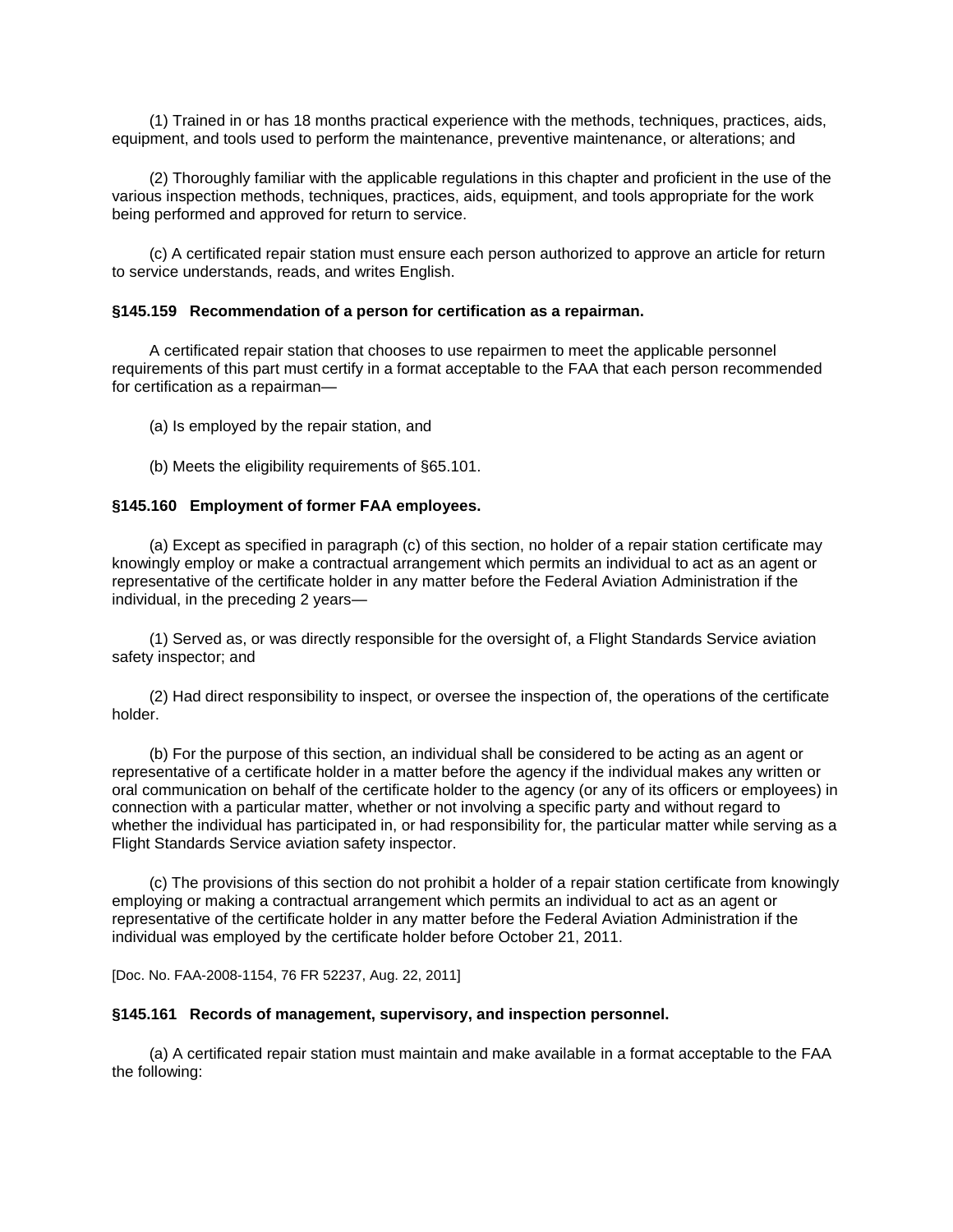(1) A roster of management and supervisory personnel that includes the names of the repair station officials who are responsible for its management and the names of its supervisors who oversee maintenance functions.

(2) A roster with the names of all inspection personnel.

(3) A roster of personnel authorized to sign a maintenance release for approving a maintained or altered article for return to service.

(4) A summary of the employment of each individual whose name is on the personnel rosters required by paragraphs (a)(1) through (a)(3) of this section. The summary must contain enough information on each individual listed on the roster to show compliance with the experience requirements of this part and must include the following:

(i) Present title,

(ii) Total years of experience and the type of maintenance work performed,

(iii) Past relevant employment with names of employers and periods of employment,

(iv) Scope of present employment, and

(v) The type of mechanic or repairman certificate held and the ratings on that certificate, if applicable.

(b) Within 5 business days of the change, the rosters required by this section must reflect changes caused by termination, reassignment, change in duties or scope of assignment, or addition of personnel.

#### **§145.163 Training requirements.**

(a) A certificated repair station must have an employee training program approved by the FAA that consists of initial and recurrent training. An applicant for a repair station certificate must submit a training program for approval by the FAA as required by § 145.51(a)(7). For purposes of meeting the requirements of this paragraph, beginning April 6, 2006—

(1) An applicant for a repair station certificate must submit a training program for approval by the FAA as required by §145.51(a)(7).

(2) A repair station certificated before that date must submit its training program to the FAA for approval by the last day of the month in which its repair station certificate was issued.

(b) The training program must ensure each employee assigned to perform maintenance, preventive maintenance, or alterations, and inspection functions is capable of performing the assigned task.

(c) A certificated repair station must document, in a format acceptable to the FAA, the individual employee training required under paragraph (a) of this section. These training records must be retained for a minimum of 2 years.

(d) A certificated repair station must submit revisions to its training program to its certificate holding district office in accordance with the procedures required by §145.209(e).

[Docket No. FAA-1999-5836, 66 FR 41117, Aug. 6, 2001, as amended at 70 FR 15581, Mar. 28, 2005]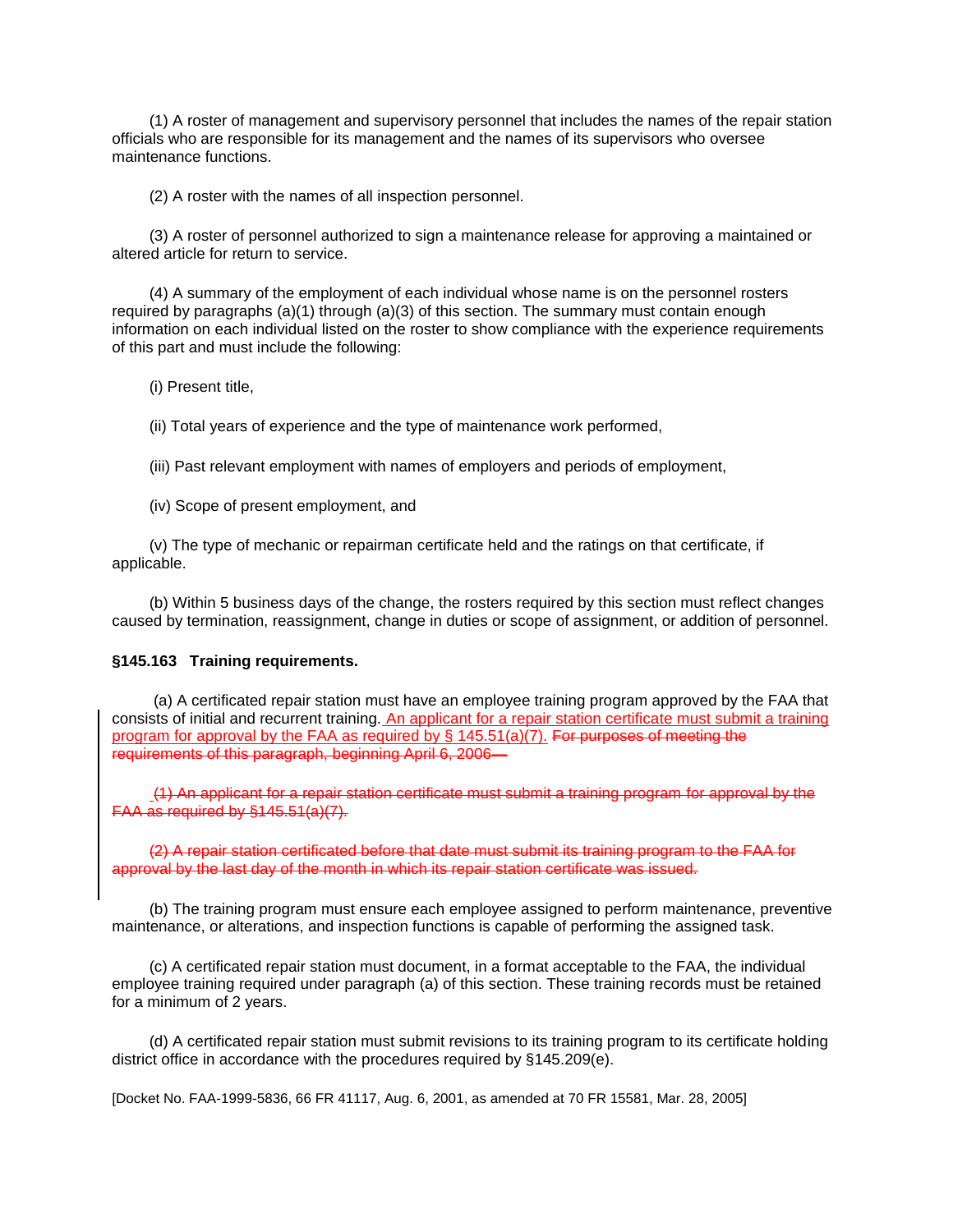#### **§145.165 Hazardous materials training.**

(a) Each repair station that meets the definition of a hazmat employer under 49 CFR 171.8 must have a hazardous materials training program that meets the training requirements of 49 CFR part 172 subpart H.

(b) A repair station employee may not perform or directly supervise a job function listed in §121.1001 or §135.501 for, or on behalf of the part 121 or 135 operator including loading of items for transport on an aircraft operated by a part 121 or part 135 certificate holder unless that person has received training in accordance with the part 121 or part 135 operator's FAA approved hazardous materials training program.

[Doc. No. FAA-2003-15085, 70 FR 58831, Oct. 7, 2005]

# **Subpart E—Operating Rules**

SOURCE: Docket No. FAA-1999-5836, 66 FR 41117, Aug. 6, 2001, unless otherwise noted.

#### **§145.201 Privileges and limitations of certificate.**

(a) A certificated repair station may—

(1) Perform maintenance, preventive maintenance, or alterations in accordance with part 43 on any article for which it is rated and within the limitations in its operations specifications.

(2) Arrange for another person to perform the maintenance, preventive maintenance, or alterations of any article for which the certificated repair station is rated. If that person is not certificated under part 145, the certificated repair station must ensure that the noncertificated person follows a quality control system equivalent to the system followed by the certificated repair station.

(3) Approve for return to service any article for which it is rated after it has performed maintenance, preventive maintenance, or an alteration in accordance with part 43.

(b) A certificated repair station may not maintain or alter any article for which it is not rated, and may not maintain or alter any article for which it is rated if it requires special technical data, equipment, or facilities that are not available to it.

(c) A certificated repair station may not approve for return to service'

(1) Any article unless the maintenance, preventive maintenance, or alteration was performed in accordance with the applicable approved technical data or data acceptable to the FAA.

(2) Any article after a major repair or major alteration unless the major repair or major alteration was performed in accordance with applicable approved technical data; and

(3) Any experimental aircraft after a major repair or major alteration performed under §43.1(b) unless the major repair or major alteration was performed in accordance with methods and applicable technical data acceptable to the FAA.

#### **§145.203 Work performed at another location.**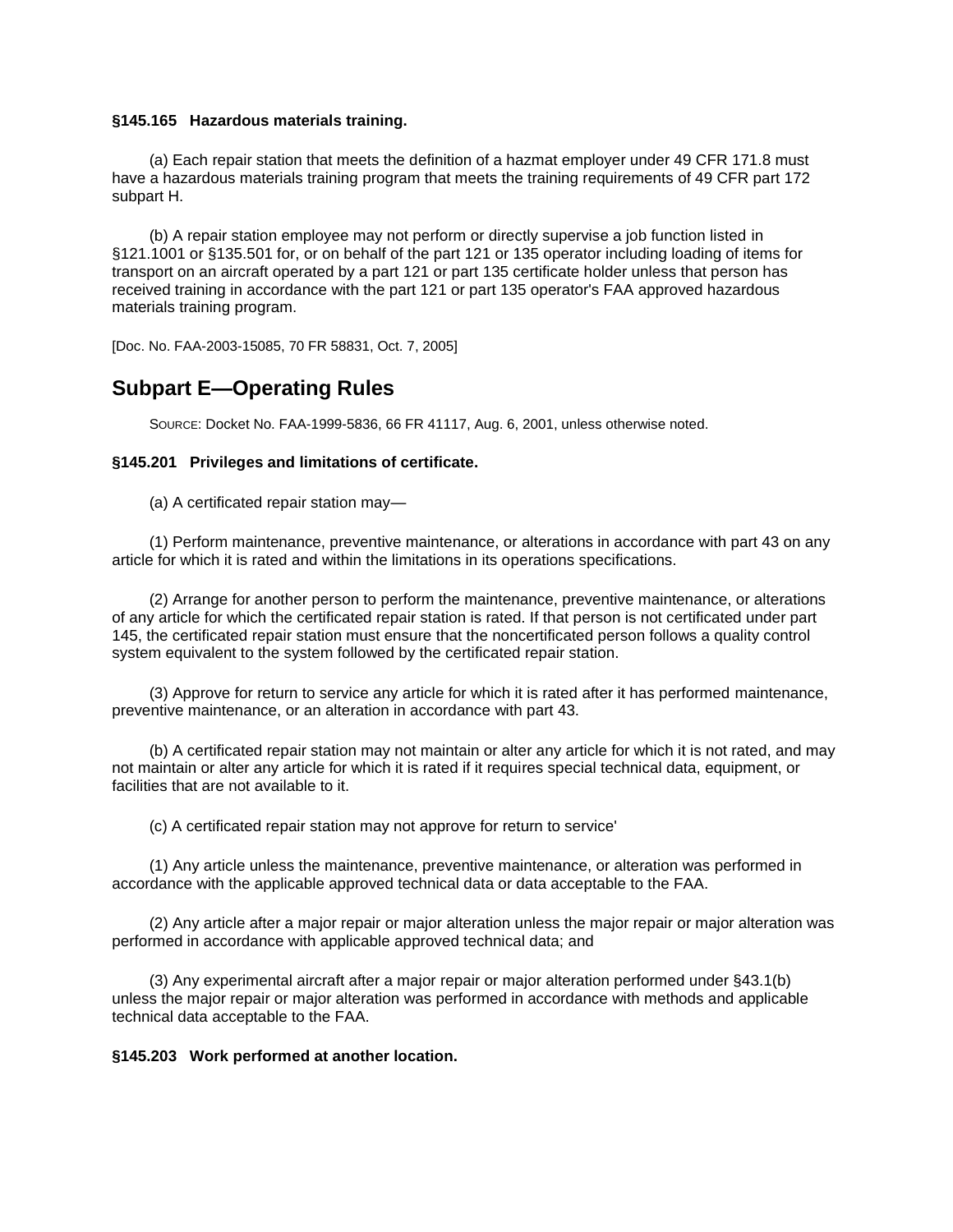A certificated repair station may temporarily transport material, equipment, and personnel needed to perform maintenance, preventive maintenance, alterations, or certain specialized services on an article for which it is rated to a place other than the repair station's fixed location if the following requirements are met:

(a) The work is necessary due to a special circumstance, as determined by the FAA; or

(b) It is necessary to perform such work on a recurring basis, and the repair station's manual includes the procedures for accomplishing maintenance, preventive maintenance, alterations, or specialized services at a place other than the repair station's fixed location.

#### **§145.205 Maintenance, preventive maintenance, and alterations performed for certificate holders under parts 121, 125, and 135, and for foreign air carriers or foreign persons operating a U.S. registered aircraft in common carriage under part 129.**

(a) A certificated repair station that performs maintenance, preventive maintenance, or alterations for an air carrier or commercial operator that has a continuous airworthiness maintenance program under part 121 or part 135 must follow the air carrier's or commercial operator's program and applicable sections of its maintenance manual.

(b) A certificated repair station that performs inspections for a certificate holder conducting operations under part 125 must follow the operator's FAA-approved inspection program.

(c) A certificated repair station that performs maintenance, preventive maintenance, or alterations for a foreign air carrier or foreign person operating a U.S.-registered aircraft under part 129 must follow the operator's FAA-approved maintenance program.

(d) Notwithstanding the housing requirement of §145.103(b), the FAA may grant approval for a certificated repair station to perform line maintenance for an air carrier certificated under part 121 or part 135, or a foreign air carrier or foreign person operating a U.S.-registered aircraft in common carriage under part 129 on any aircraft of that air carrier or person, provided—

(1) The certificated repair station performs such line maintenance in accordance with the operator's manual, if applicable, and approved maintenance program;

(2) The certificated repair station has the necessary equipment, trained personnel, and technical data to perform such line maintenance; and

(3) The certificated repair station's operations specifications include an authorization to perform line maintenance.

# **§145.206 Notification of hazardous materials authorizations.**

(a) Each repair station must acknowledge receipt of the part 121 or part 135 operator notification required under §§121.1005(e) and 135.505(e) of this chapter prior to performing work for, or on behalf of that certificate holder.

(b) Prior to performing work for or on behalf of a part 121 or part 135 operator, each repair station must notify its employees, contractors, or subcontractors that handle or replace aircraft components or other items regulated by 49 CFR parts 171 through 180 of each certificate holder's operations specifications authorization permitting, or prohibition against, carrying hazardous materials. This notification must be provided subsequent to the notification by the part 121 or part 135 operator of such operations specifications authorization/designation.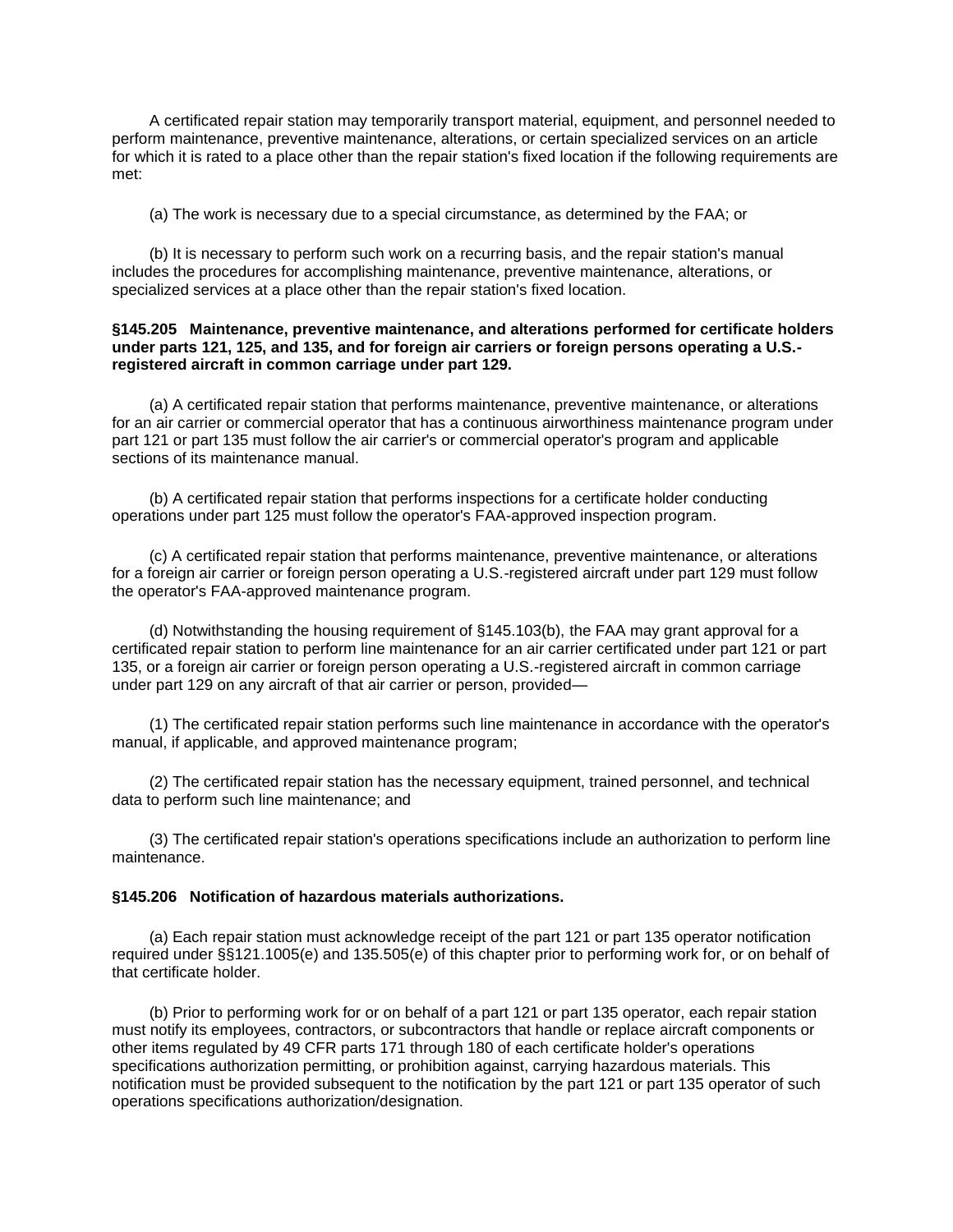[Doc. No. FAA-2003-15085, 70 FR 58831, Oct. 7, 2005, as amended by Amdt. 145-25, 70 FR 75397, Dec. 20, 2005]

## **§145.207 Repair station manual.**

(a) A certificated repair station must prepare and follow a repair station manual acceptable to the FAA.

(b) A certificated repair station must maintain a current repair station manual.

(c) A certificated repair station's current repair station manual must be accessible for use by repair station personnel required by subpart D of this part.

(d) A certificated repair station must provide to its certificate holding district office the current repair station manual in a format acceptable to the FAA.

(e) A certificated repair station must notify its certificate holding district office of each revision of its repair station manual in accordance with the procedures required by §145.209(j).

#### **§145.209 Repair station manual contents.**

A certificated repair station's manual must include the following:

(a) An organizational chart identifying—

(1) Each management position with authority to act on behalf of the repair station,

(2) The area of responsibility assigned to each management position, and

(3) The duties, responsibilities, and authority of each management position;

(b) Procedures for maintaining and revising the rosters required by §145.161;

(c) A description of the certificated repair station's operations, including the housing, facilities, equipment, and materials as required by subpart C of this part;

(d) Procedures for—

(1) Revising the capability list provided for in §145.215 and notifying the certificate holding district office of revisions to the list, including how often the certificate holding district office will be notified of revisions; and

(2) The self-evaluation required under §145.215(c) for revising the capability list, including methods and frequency of such evaluations, and procedures for reporting the results to the appropriate manager for review and action;

(e) Procedures for revising the training program required by §145.163 and submitting revisions to the certificate holding district office for approval;

(f) Procedures to govern work performed at another location in accordance with §145.203;

(g) Procedures for maintenance, preventive maintenance, or alterations performed under §145.205;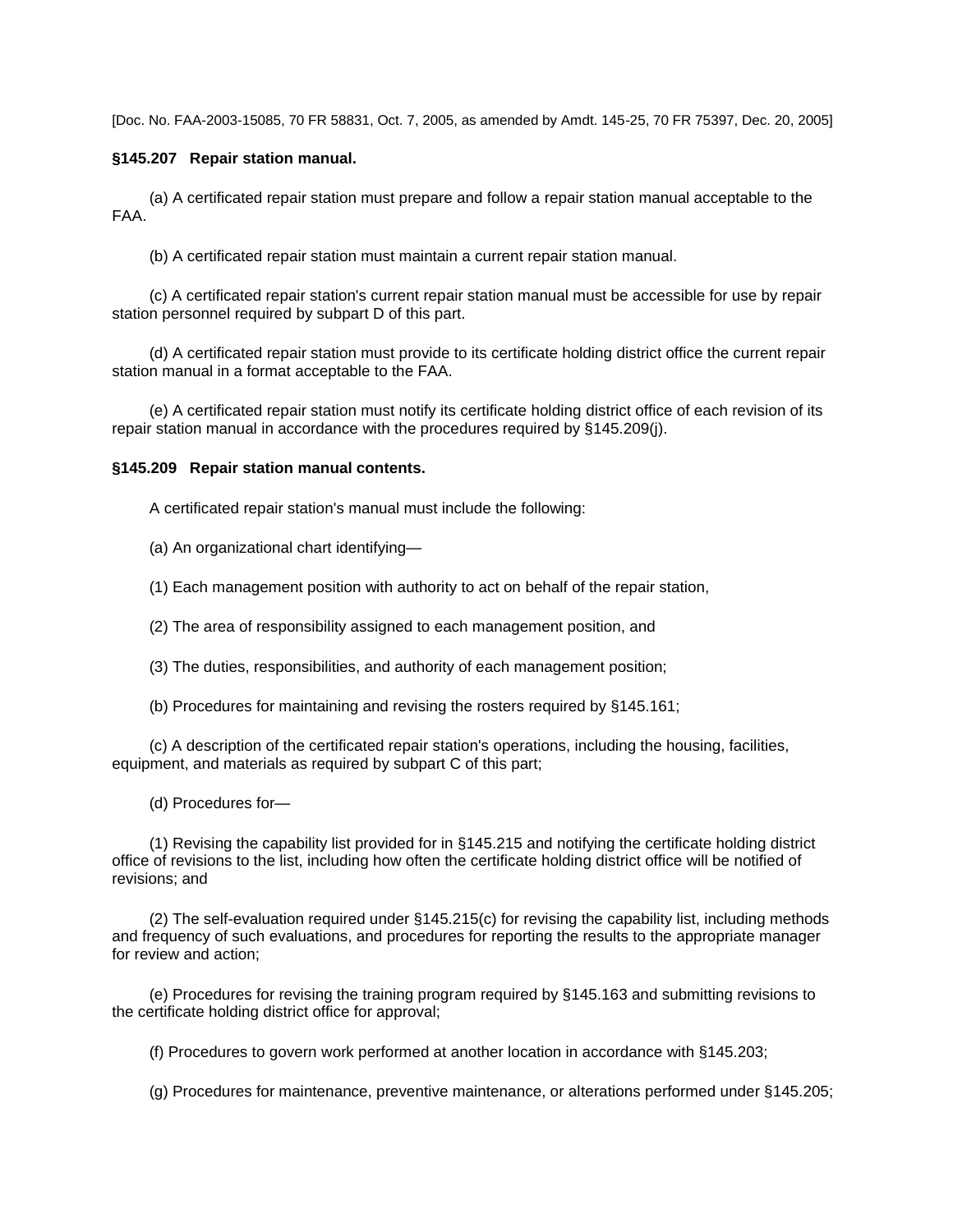(h)Procedures for—

(1) Maintaining and revising the contract maintenance information required by  $\S 145.217(a)(2)(i)$ , including submitting revisions to the certificate holding district office for approval; and

(2) Maintaining and revising the contract maintenance information required by  $\S 145.217(a)(2)(ii)$  and notifying the certificate holding district office of revisions to this information, including how often the certificate holding district office will be notified of revisions;

(i) A description of the required records and the recordkeeping system used to obtain, store, and retrieve the required records;

(j) Procedures for revising the repair station's manual and notifying its certificate holding district office of revisions to the manual, including how often the certificate holding district office will be notified of revisions; and

(k) A description of the system used to identify and control sections of the repair station manual.

#### **§145.211 Quality control system.**

(a) A certificated repair station must establish and maintain a quality control system acceptable to the FAA that ensures the airworthiness of the articles on which the repair station or any of its contractors performs maintenance, preventive maintenance, or alterations.

(b) Repair station personnel must follow the quality control system when performing maintenance, preventive maintenance, or alterations under the repair station certificate and operations specifications.

(c) A certificated repair station must prepare and keep current a quality control manual in a format acceptable to the FAA that includes the following:

(1) A description of the system and procedures used for—

(i) Inspecting incoming raw materials to ensure acceptable quality;

(ii) Performing preliminary inspection of all articles that are maintained;

(iii) Inspecting all articles that have been involved in an accident for hidden damage before maintenance, preventive maintenance, or alteration is performed;

(iv) Establishing and maintaining proficiency of inspection personnel;

(v) Establishing and maintaining current technical data for maintaining articles;

(vi) Qualifying and surveilling noncertificated persons who perform maintenance, prevention maintenance, or alterations for the repair station;

(vii) Performing final inspection and return to service of maintained articles;

(viii) Calibrating measuring and test equipment used in maintaining articles, including the intervals at which the equipment will be calibrated; and

(ix) Taking corrective action on deficiencies;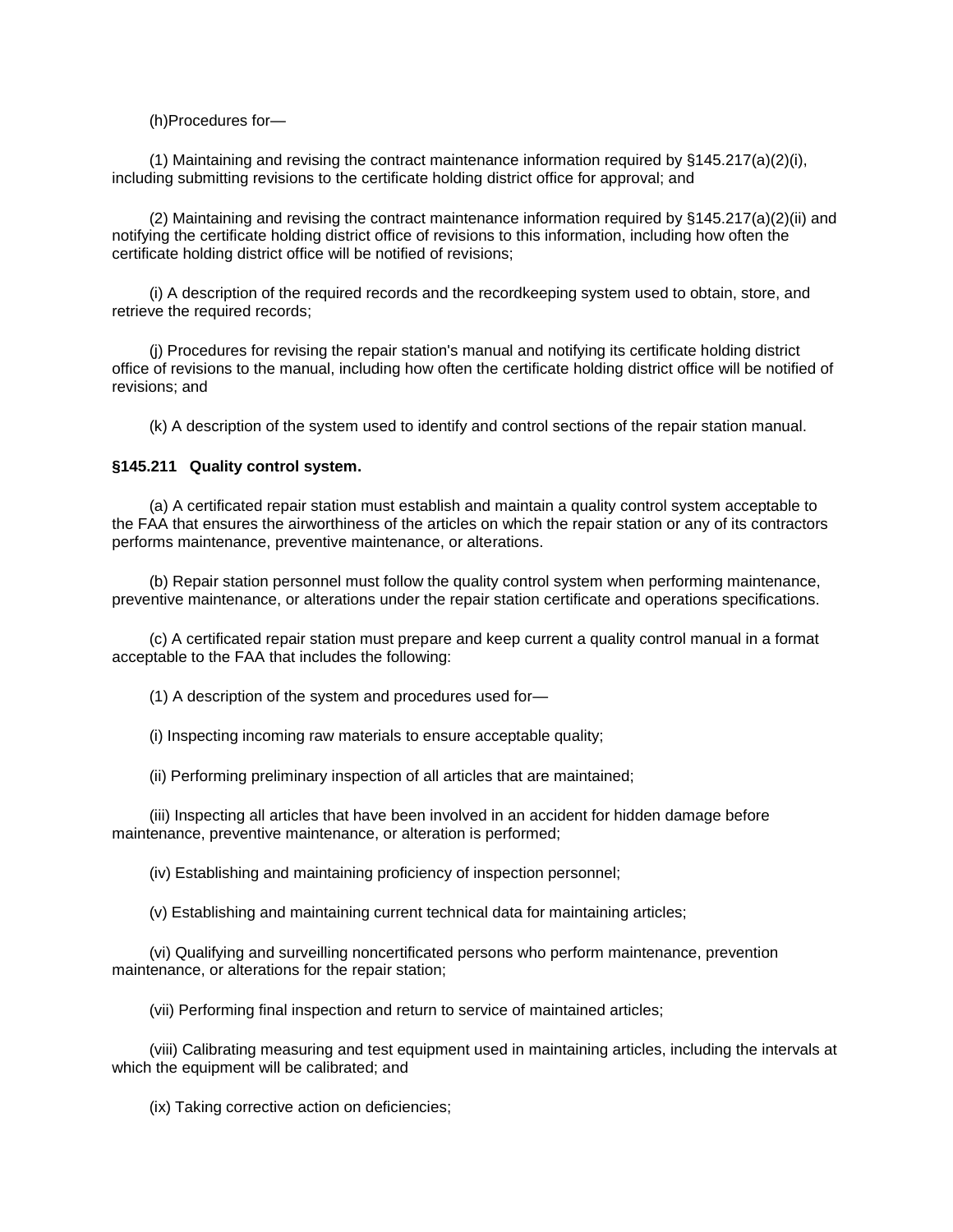(2) References, where applicable, to the manufacturer's inspection standards for a particular article, including reference to any data specified by that manufacturer;

(3) A sample of the inspection and maintenance forms and instructions for completing such forms or a reference to a separate forms manual; and

(4) Procedures for revising the quality control manual required under this section and notifying the certificate holding district office of the revisions, including how often the certificate holding district office will be notified of revisions.

(d) A certificated repair station must notify its certificate holding district office of revisions to its quality control manual.

#### **§145.213 Inspection of maintenance, preventive maintenance, or alterations.**

(a) A certificated repair station must inspect each article upon which it has performed maintenance, preventive maintenance, or alterations as described in paragraphs (b) and (c) of this section before approving that article for return to service.

(b) A certificated repair station must certify on an article's maintenance release that the article is airworthy with respect to the maintenance, preventive maintenance, or alterations performed after—

(1) The repair station performs work on the article; and

(2) An inspector inspects the article on which the repair station has performed work and determines it to be airworthy with respect to the work performed.

(c) For the purposes of paragraphs (a) and (b) of this section, an inspector must meet the requirements of §145.155.

(d) Except for individuals employed by a repair station located outside the United States, only an employee certificated as a mechanic or repairman under part 65 is authorized to sign off on final inspections and maintenance releases for the repair station.

# **§145.215 Capability list.**

(a) A certificated repair station with a limited rating may perform maintenance, preventive maintenance, or alterations on an article if the article is listed on a current capability list acceptable to the FAA or on the repair station's operations specifications.

(b) The capability list must identify each article by make and model or other nomenclature designated by the article's manufacturer and be available in a format acceptable to the FAA.

(c) An article may be listed on the capability list only if the article is within the scope of the ratings of the repair station's certificate, and only after the repair station has performed a self-evaluation in accordance with the procedures under §145.209(d)(2). The repair station must perform this selfevaluation to determine that the repair station has all of the housing, facilities, equipment, material, technical data, processes, and trained personnel in place to perform the work on the article as required by part 145. The repair station must retain on file documentation of the evaluation.

(d) Upon listing an additional article on its capability list, the repair station must provide its certificate holding district office with a copy of the revised list in accordance with the procedures required in §145.209(d)(1).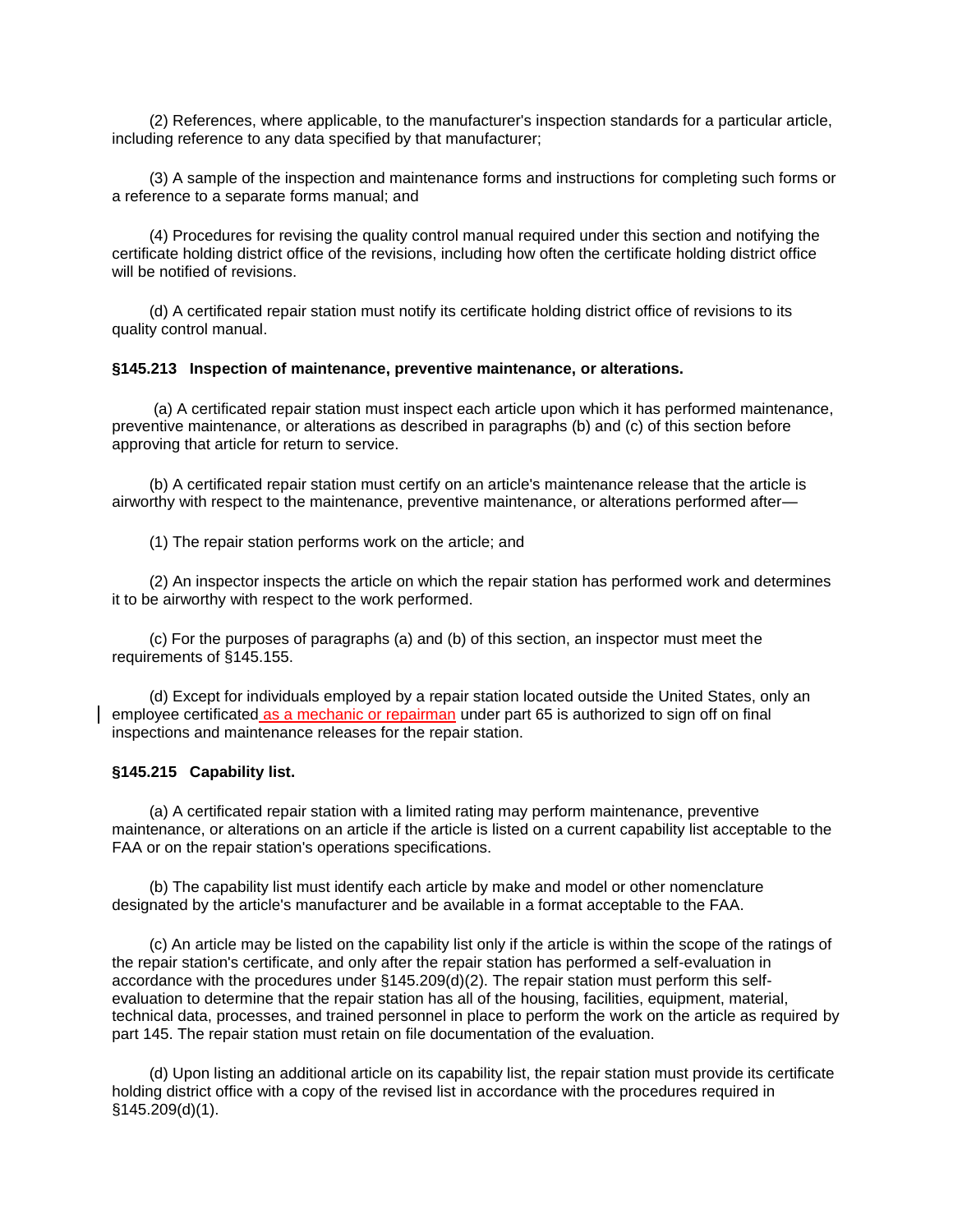#### **§145.217 Contract maintenance.**

(a) A certificated repair station may contract a maintenance function pertaining to an article to an outside source provided—

(1) The FAA approves the maintenance function to be contracted to the outside source; and

(2) The repair station maintains and makes available to its certificate holding district office, in a format acceptable to the FAA, the following information:

(i) The maintenance functions contracted to each outside facility; and

(ii) The name of each outside facility to whom the repair station contracts maintenance functions and the type of certificate and ratings, if any, held by each facility.

(b) A certificated repair station may contract a maintenance function pertaining to an article to a noncertificated person provided—

(1) The noncertificated person follows a quality control system equivalent to the system followed by the certificated repair station;

(2) The certificated repair station remains directly in charge of the work performed by the noncertificated person; and

(3) The certificated repair station verifies, by test and/or inspection, that the work has been performed satisfactorily by the noncertificated person and that the article is airworthy before approving it for return to service.

(c) A certificated repair station may not provide only approval for return to service of a complete type-certificated product following contract maintenance, preventive maintenance, or alterations.

## **§145.219 Recordkeeping.**

(a) A certificated repair station must retain records in English that demonstrate compliance with the requirements of part 43. The records must be retained in a format acceptable to the FAA.

(b) A certificated repair station must provide a copy of the maintenance release to the owner or operator of the article on which the maintenance, preventive maintenance, or alteration was performed.

(c) A certificated repair station must retain the records required by this section for at least 2 years from the date the article was approved for return to service.

(d) A certificated repair station must make all required records available for inspection by the FAA and the National Transportation Safety Board.

#### **§145.221 Service difficulty reports.**

(a) A certificated repair station must report to the FAA within 96 hours after it discovers any serious failure, malfunction, or defect of an article. The report must be in a format acceptable to the FAA.

(b) The report required under paragraph (a) of this section must include as much of the following information as is available: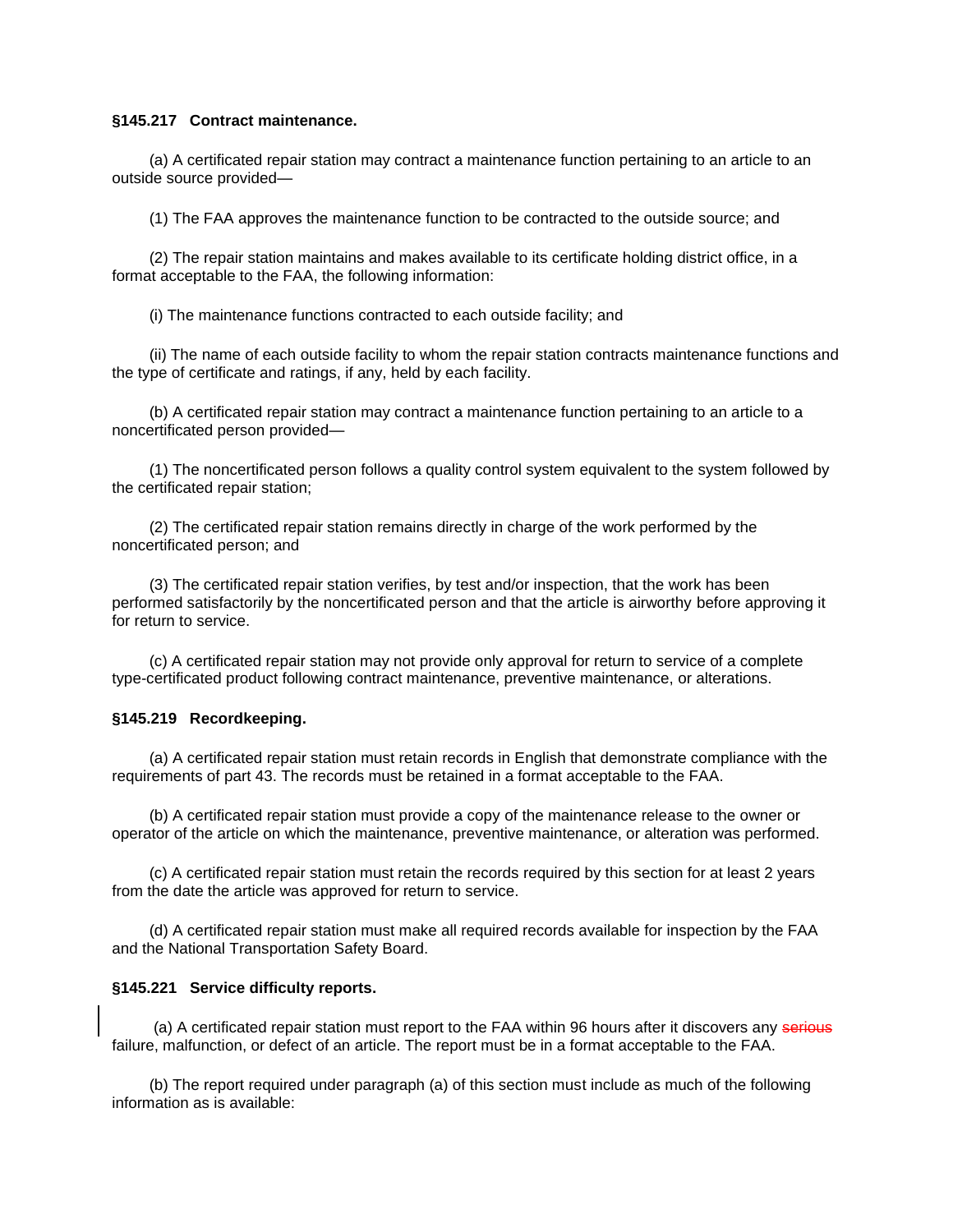(1) Aircraft registration number;

(2) Type, make, and model of the article;

(3) Date of the discovery of the failure, malfunction, or defect;

(4) Nature of the failure, malfunction, or defect;

(5) Time since last overhaul, if applicable;

(6) Apparent cause of the failure, malfunction, or defect; and

(7) Other pertinent information that is necessary for more complete identification, determination of seriousness, or corrective action.

(c) The holder of a repair station certificate that is also the holder of a part 121, 125, or 135 certificate; type certificate (including a supplemental type certificate); parts manufacturer approval; or technical standard order authorization, or that is the licensee of a type certificate holder, does not need to report a failure, malfunction, or defect under this section if the failure, malfunction, or defect has been reported under parts 21, 121, 125, or 135 of this chapter.

(d) A certificated repair station may submit a service difficulty report for the following:

(1) A part 121 certificate holder, provided the report meets the requirements of part 121 of this chapter, as appropriate.

(2) A part 125 certificate holder, provided the report meets the requirements of part 125 of this chapter, as appropriate.

(3) A part 135 certificate holder, provided the report meets the requirements of part 135 of the chapter, as appropriate.

(e) A certificated repair station authorized to report a failure, malfunction, or defect under paragraph (d) of this section must not report the same failure, malfunction, or defect under paragraph (a) of this section. A copy of the report submitted under paragraph (d) of this section must be forwarded to the certificate holder.

[Doc. No. FAA-1999-5836, 66 FR 41117, Aug. 6, 2001, as amended by Amdt. 22, 68 FR 75382, Dec. 30, 2003; Amdt. 145-26, 70 FR 76979, Dec. 29, 2005]

#### **§145.223 FAA inspections.**

(a) A certificated repair station must allow the FAA to inspect that repair station at any time to determine compliance with this chapter.

(b) A certificated repair station may not contract for the performance of a maintenance function on an article with a noncertificated person unless it provides in its contract with the noncertificated person that the FAA may make an inspection and observe the performance of the noncertificated person's work on the article.